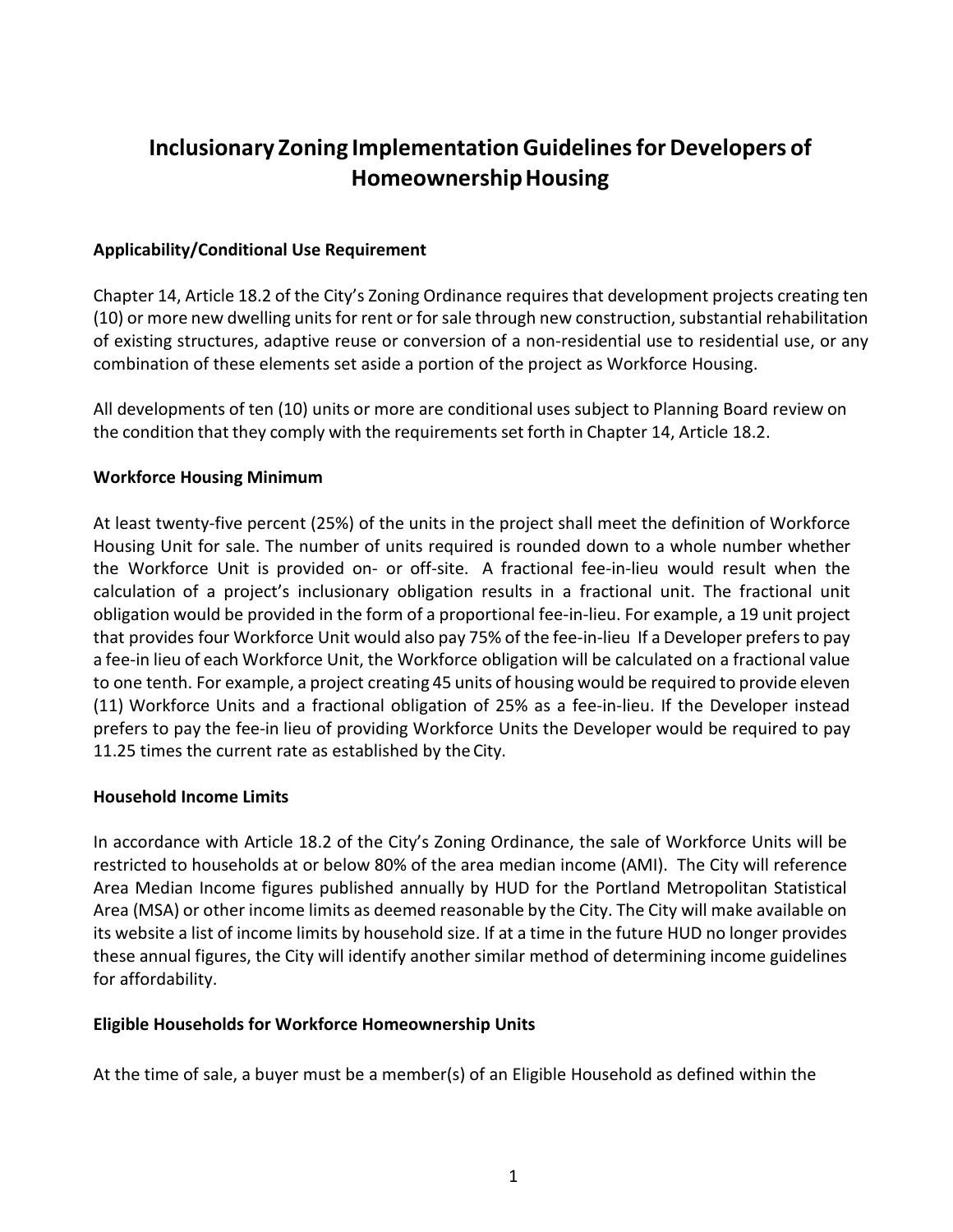Background and Definition section of the City's Inclusionary Zoning Guidelines. The Household must occupy the Workforce Homeownership Unit (Workforce Unit) as its principal residence. To purchase a Workforce Unit an Eligible Household must be permanent residents of the United States. The Intent is to limit the risk of a loss of the Unit's affordability restrictions due to foreclosure of a household no longer able to reside in the United States. Household size/composition upon the unit's sale should be appropriate to the size of the unit as outlined in the chart below. For the qualification of households by unit size, the head of the household and spouse/partner are assumed to share a bedroom. Two children whose ages are not excessively disparate, may share a bedroom. Legal custody is required for households including one or more minor children. There will be no fewer than one, nor more than two persons per bedroom.

The City will consider households eligible based on their gross income. The City will use a process similar to what HUD recommends for the HOME program to determine gross income or another method as deemed reasonable by the City. The Owner or their representative will collect and compile all of the relevant paperwork needed to assess a household's eligibility. Verification will require sufficient proof of household size and income in the form of mortgage pre- approval letters, official tax statements, W-2 forms, pay stubs, credit reports, bank statements, birth certificates, and any other reasonable documents requested by the City to aid in their efforts to verify whether or not a household is eligible. The City shall have the final approval of whether or not a household meets the income or size requirements of each Workforce Unit prior to closing. The City reservesthe right to request proof of income for the last three years from an applicant. The City may request additional information if needed.

The chart below indicates the minimum household size for each unit type based on bedroom count.

|                                                              | Studio/One-<br><b>Bed</b> | Two-Bed | <b>Three-Bed</b> | <b>Four-Bed</b> |
|--------------------------------------------------------------|---------------------------|---------|------------------|-----------------|
| <b>Minimum</b><br><b>Household Size</b><br><b>By Bedroom</b> |                           |         |                  |                 |

Workforce Units will also be subject to maximum household sizes based on bedroom counts.

The following chart outlines the maximum persons allowable per bedroom assuming the occupants meet all other requirements related to qualifications for determining a household such as age of children sharing bedrooms.

|                                                          | Studio/One-<br><b>Bed</b> | Two-Bed | <b>Three-Bed</b> | <b>Four-Bed</b> |
|----------------------------------------------------------|---------------------------|---------|------------------|-----------------|
| Maximum<br>Household<br><b>Size</b><br><b>By Bedroom</b> |                           |         | Ic               |                 |

Eligible Households may not qualify if any member of the household owns other residential real estate at the time of application or sale.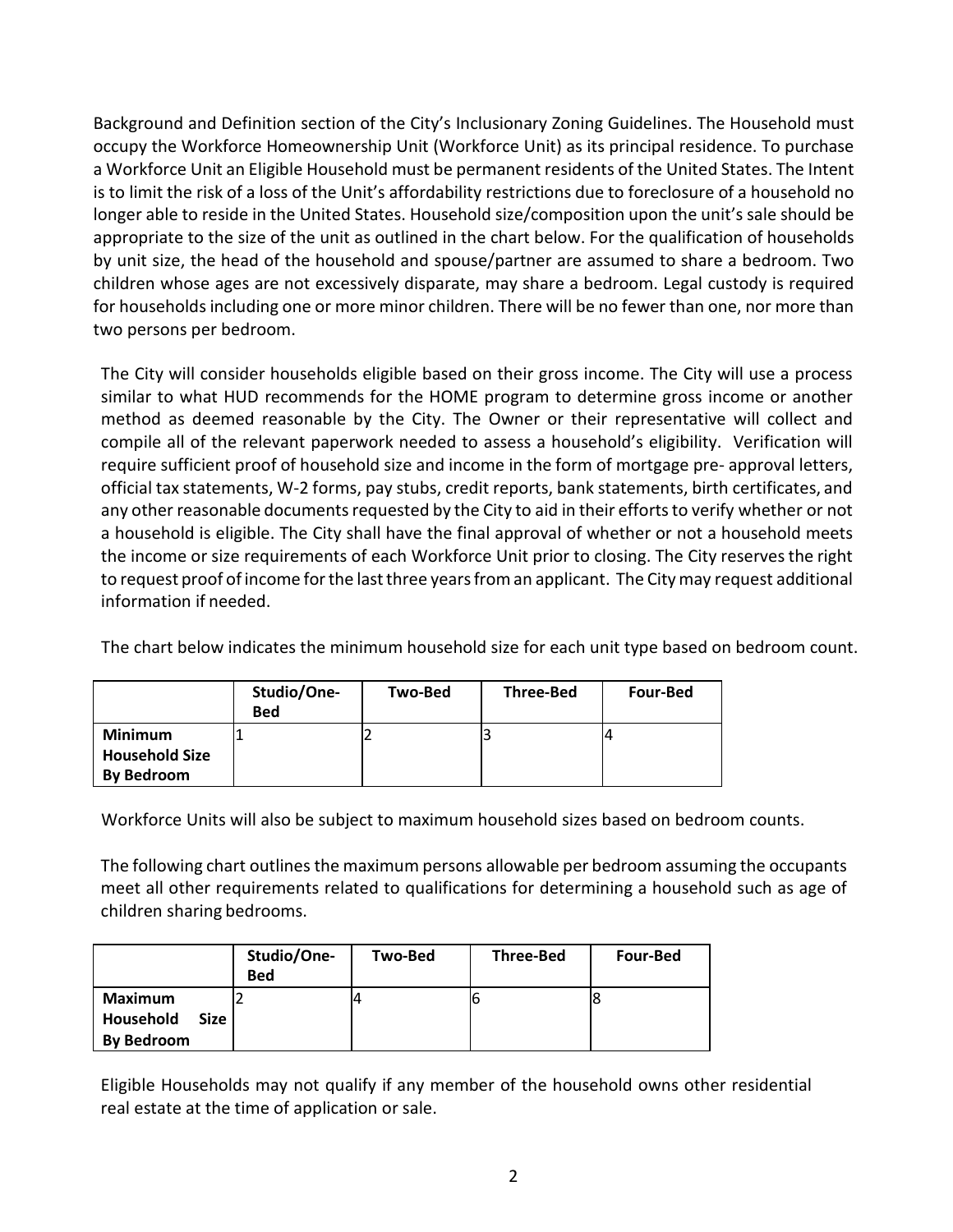The City reserves the right to perform an asset test to help determine a household's income. This may include making certain assumptions about the average returns that would be reasonable to expect from certain investments including stocks, bonds, annuities, mutual funds, dividends, trusts, money market accounts, certificates of deposit (CD's) or other financial instruments. The City may request documentation for the three most recent years to help determine a household's income.

The City reserves the right to perform an asset limitation test for eligibility.

Closing costs and a down payment of up to 20% of the sale price may be gifted to an Eligible Household as outlined in the Workforce Housing Background and Definitions Regulations.

## **Maximum Allowable Sale Price**

The calculation of the maximum allowable sales price will be determined by the City. The price will in part be based on the minimum number of bedrooms in each Workforce Unit for sale as outlined in the chart below:

|                                                                                | Studio/One-<br><b>Bed</b> | Two-Bed | <b>Three-Bed</b> | <b>Four-Bed</b> |
|--------------------------------------------------------------------------------|---------------------------|---------|------------------|-----------------|
| Sale Price <sup>1</sup><br><b>Max</b><br><b>Basis-Household</b><br><b>Size</b> |                           |         |                  |                 |

For example, the maximum allowable sale price of a two bedroom Workforce Unit will be based on what is affordable to a two (2) person household. A larger household of four (4) persons meeting the income qualifications for their household size would still be able to purchase this unit but the maximum allowable sale price will be calculated based on a two (2) person household. It is important to be clear that this is to calculate the maximum allowable sale price of a Workforce Unit and that units may be sold at lower prices depending on the market, location, and condition of a unit.

The maximum allowable sale price at the initial sale of a Workforce Unit and for any subsequent sales will be based on the following calculation:

- 1) Begin by calculating 30% of the gross monthly income for a household earning 80% AMI as appropriate for the minimum household size for each Workforce Unit by bedroom type.
	- $\circ$  (Household's 80% AMI x 0.30)/12 = monthly income available for housing expenses.
- 2) Housing expenses available for studios will be calculated at 85% of the income available for a one person household using the followingformula:
	- $\circ$  ((Household's 80% AMI x 0.30) x 0.85)/12 = monthly income available for housing expenses of a studio unit.
- 3) That portion of monthly income may be attributed to mortgage payments less other housing related expenses such as real estate taxes, mortgage insurance, condominium/HOA fees,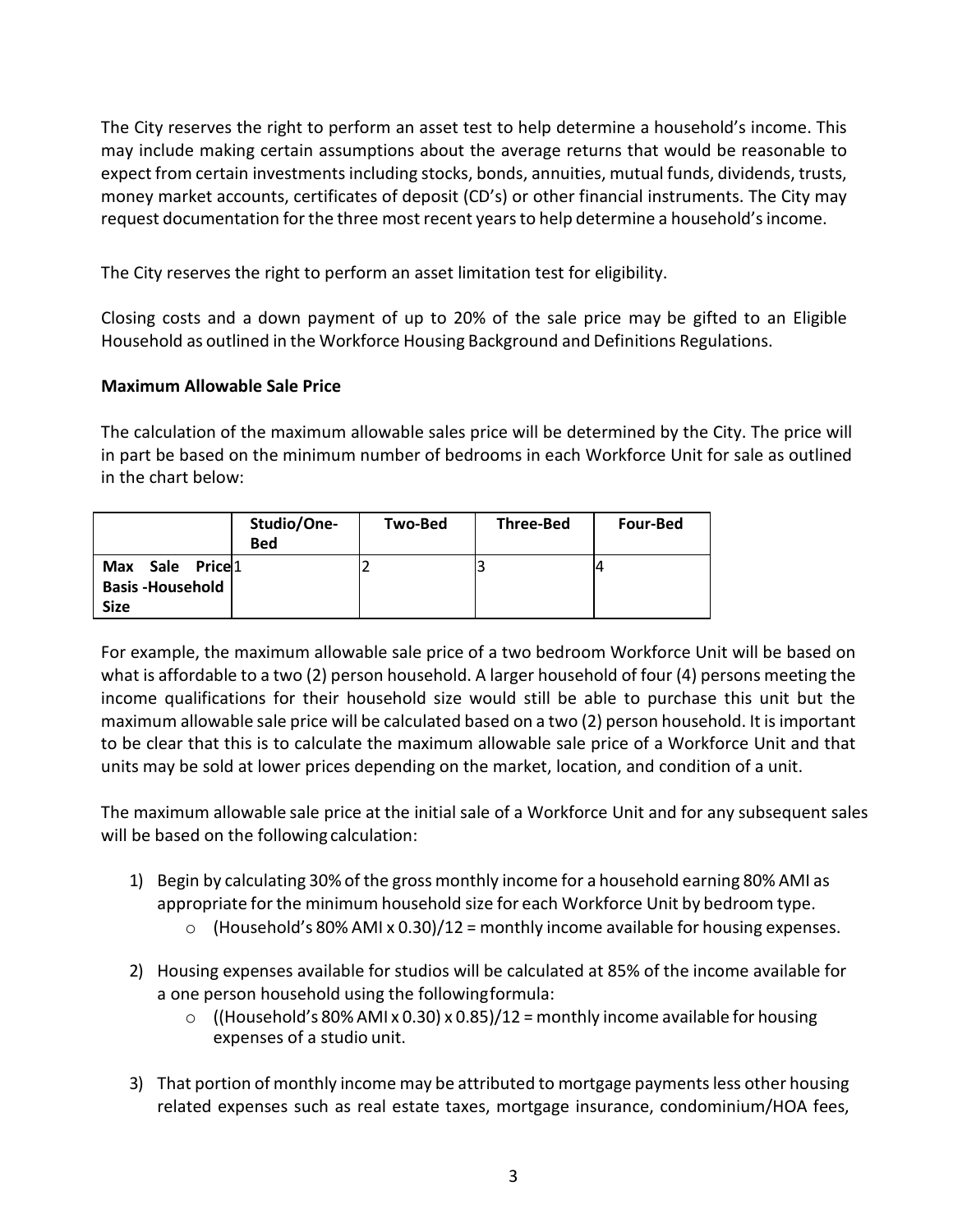insurance, and utilities.

- $\circ$  Utilities that effect maximum sale price include electricity, heat, hot water, cooking energy, sewer, water, and trash collection. The City shall make reasonable assumptions based on a unit's bedroom count as to the monthly cost of each utility. To determine what is reasonable, the City may utilize the figures estimated by HUD and distributed through the Portland Housing Authority annually for similar utility allowances based on a unit's bedroom count. The City shall reserve the right to determine a different metric should the HUD figures be unavailable.
- o Mortgage insurance will be estimated similar to current rates utilized by the Federal Housing Administration (FHA) or another reasonable method as determined by the City. Currently, for 30 year mortgages of less than \$625,000 with Loan to Value (LTV) ratios equal or less than 95%, the FHA utilizes a rate of 80 basis points on the mortgaged amount. The actual rate used in the calculation will be determined at the time the unit is marketed.
- 4) The sale price will then be based off a 30 year fixed rate mortgage with a 5% down payment.
	- $\circ$  It will be allowable for qualified buyers to offer a larger down payment but a down payment larger than 5% will not increase the maximum allowable sale price of a Workforce Unit.
- 5) Interest rates for the calculation will be the average national mortgage rate over the past thirteen years as determined by the Freddie Mac Primary Mortgage Market Survey or another source as determined reasonable by the City. The interest rate for the calculation will be determined at the time the unit is marketed

The maximum allowable sale price at the initial sale of a Low-Income Unit and for any subsequent sales will be based on the following calculation:

- 1) Begin by calculating 30% of the gross monthly income for a household earning 80% AMI as appropriate for the minimum household size for each Workforce Unit by bedroom type.
	- $\circ$  (Household's 80% AMI x 0.30)/12 = monthly income available for housing expenses.
- 2) Housing expenses available for studios will be calculated at 85% of the income available for a one person household using the followingformula:
	- $\circ$  ((Household's 80% AMI x 0.30) x 0.85)/12 = monthly income available for housing expenses of a studio unit.
- 3) Follow steps 3 through 5 as outlined above.

Purchase price limits establish maximum allowable sale prices. An Eligible Household's financial situation will determine the mortgage amount that can be borrowed. This amount may be more or less than the maximum allowable sales price of a particular Workforce Unit. However, at no time shall a Workforce Unit be sold for greater than the maximum allowable sale price as determined by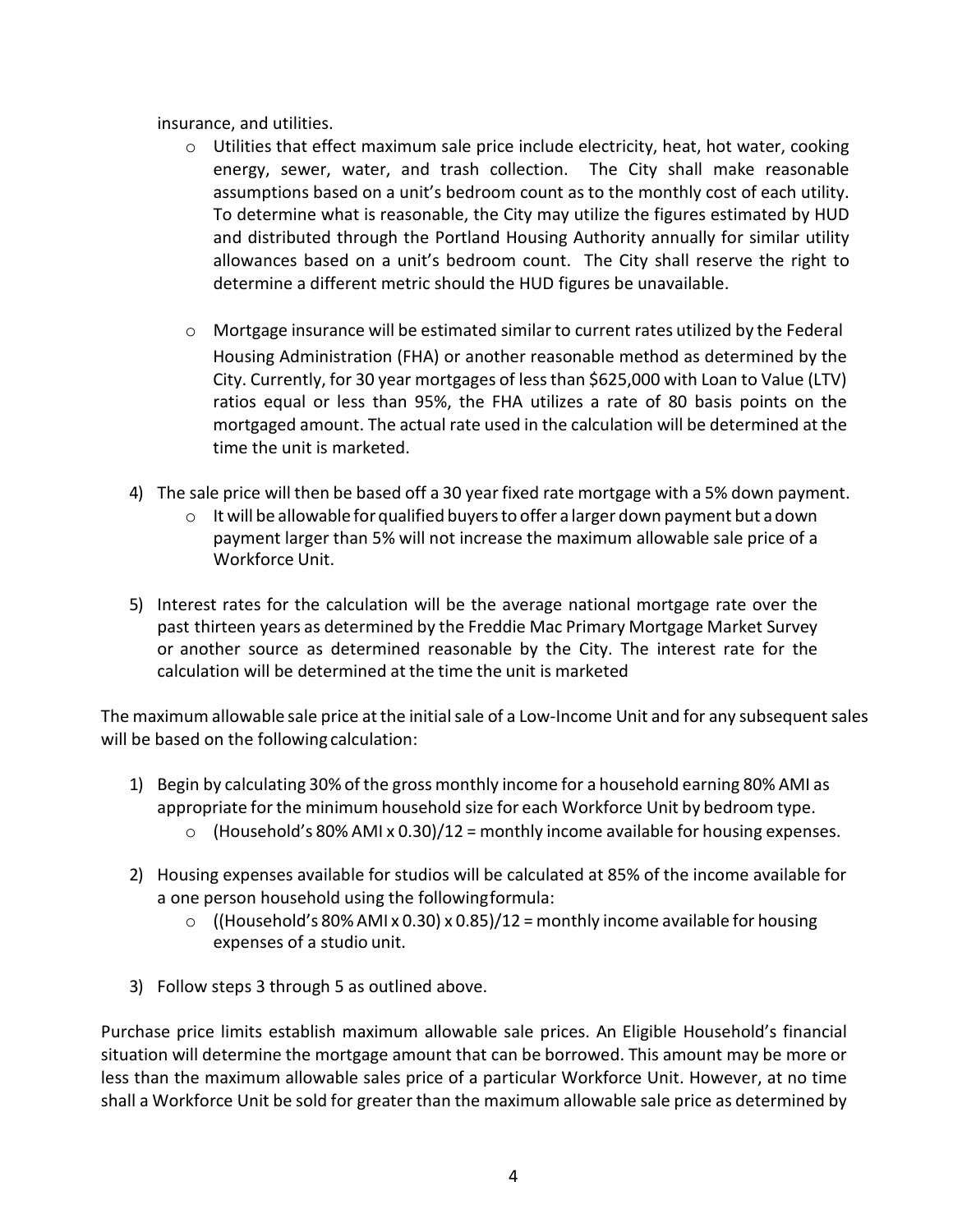the City.

# **Condominium/HOA Fees**

If the Developer is setting up a new condominium trust or homeownership association (HOA), then the Developer shall present to the City a draft condominium/HOA budget and related governing documents. The City may request quotes and/or justification for costs, including replacement reserves, insurance, water and sewer, utilities, management fees, and other services. The City will have final approval of the initial condominium/HOA fee to ensure that a reasonable frontend calculation of cost in setting initial fees for aProject.

The condominium/HOA fee will be shared proportionately between units based on the City's tax assessment for the value of the units. If assessed values are not available at the time of initial sale of the units than initial sale prices will be used to determine the appropriate share of costs. Workforce Units' tax assessments by the City will take into consideration the Unit's restrictions and assess the Unit's value accordingly. Voting rights within the association will be no more or less than one vote per unit and will not be based on the value of paid fees or other metric as allowable by state law.

Condominium/HOA feesfor Workforce Unitsmaynotincreasemore than 10% in a single year or 25% in any three year period without a supermajority vote gaining 100% support of the association.

The City shall have a right of first refusal if a Workforce Unit is forced to sell due to increased fees or has become delinquent in its payments and is in risk of foreclosure or any other legal threats to the Unit's affordability restrictions. The City shall also have the option of using City fundsto support Workforce Units facing large special assessments that may pose a risk to the Workforce Household's ability to maintain their unit's affordability.

# **Right of First Refusal**

The City of Portland shall have the right of first refusal to purchase any Workforce Unit that is in jeopardy of losing its affordability restrictions due to foreclosure, delinquency of condominium fee payments, or any other cause outside of the agreed upon term of restriction. The City's Right of First Refusal is not intended to infringe upon the ability of a mortgage lender to recapture any money owed by the Workforce Unit's Owner. The intent is to ensure affordability of the unit for Eligible Households.

# **Phasing**

Projects shall not be segmented or phased to avoid compliance with these provisions. In cases where projects are completed in phases, Workforce Units shall be provided in proportion to the development of market rate units unless otherwise permitted through regulations.

# **Integration of Units**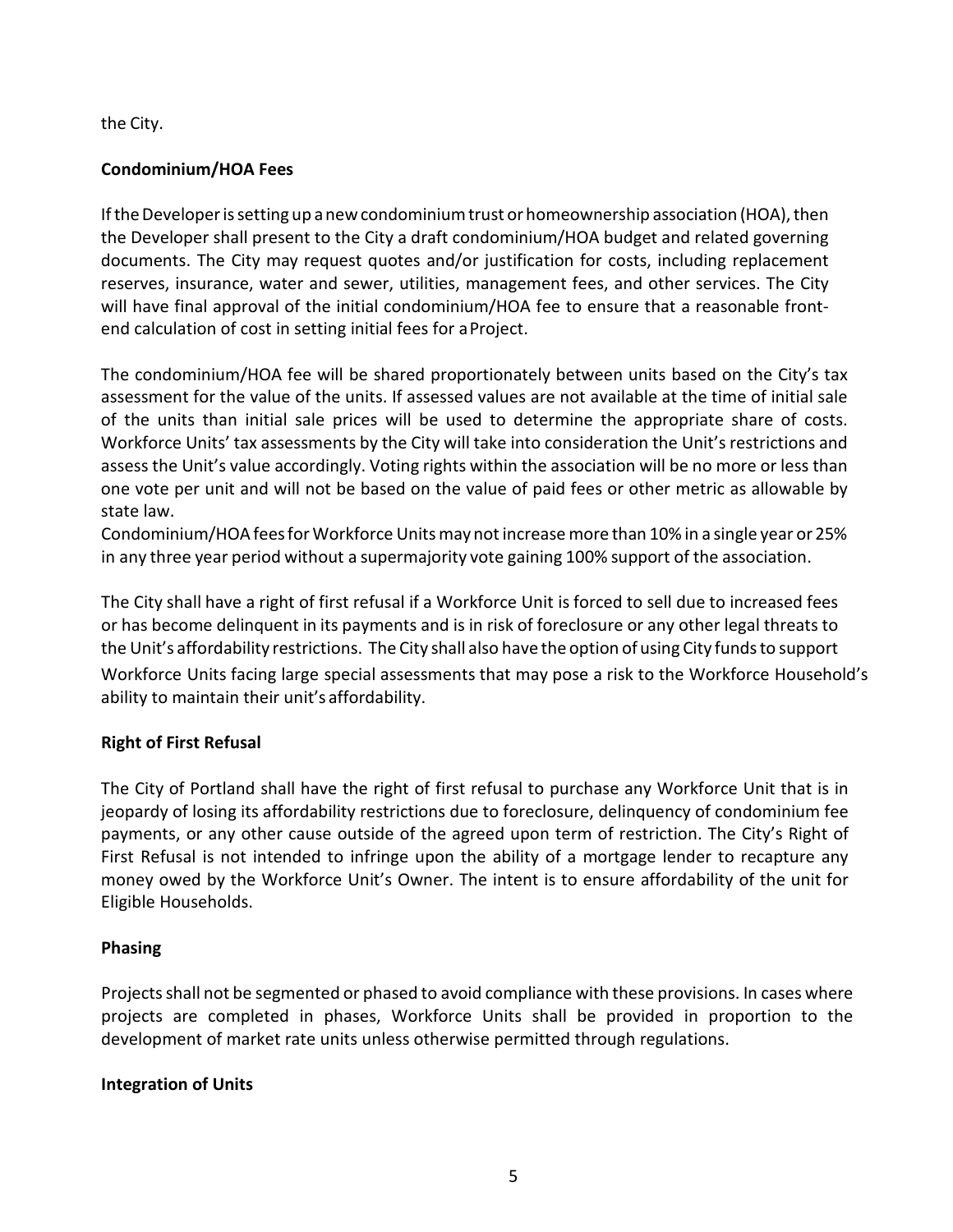Workforce Units are encouraged to be integrated with the rest of the development, should use a common entrance, and should provide no indications from common areas that these units are Workforce Housing Units.

## **Size and Bedroom Count**

Workforce Units need not be the same size as other units in the development but the number of bedrooms in such units, either on- or off-site, shall be ten percent (25%) of the total number of bedrooms in the development. For the purposes of this section, every 400 square feet in a market rate unit will count as a bedroom if the actual number of bedrooms in the unit is lower.

#### **Interior Standards**

The design, quality, and materials of Workforce Unitsinteriors need not be the same as market rate units. However, the Workforce Units may not be strategically designed to avoid offering basic amenities similar to what are included in the market rate units such as the following:

#### Kitchen

Refrigerator Stove or separate cook top and oven Sink Disposal Cabinets Range Hood Microwave (if provided in market rate units) Washer Dryer (if provided in market rate units) Countertop: Minimum Counter Space not including sink and stove Studio – 4 linear feet 1BR – 6 linear feet 2BR – 8 linear feet 3BR – 10 linear feet

## Bathroom

Sink

Shower

Toilet

Shower Curtain Rod or Shower Door

Medicine Cabinet with Mirror or other storage space with a separate mirror

## Flooring

All living space and storage areas shall have a finished floor. The Workforce Units should have the same or comparable floor finishes to the market rate units. However, in order to promote respiratory health, living and dining areas and at least one bedroom should have a surface other than carpet.

## Closets

 All units shall have adequate storage (including common space storage if provided to the market rate units)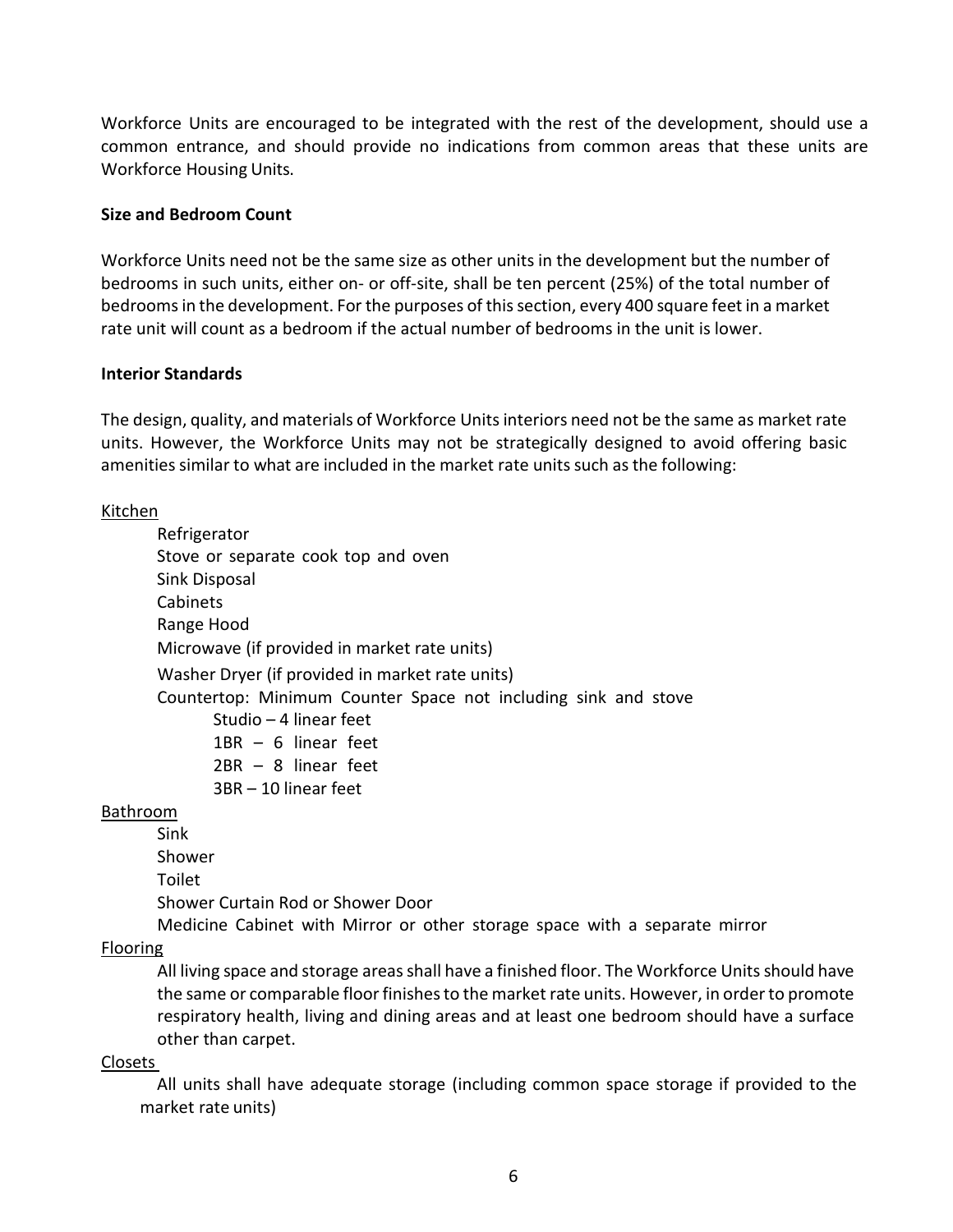All bedrooms shall have at least one closet including at least one closet for a studio All closets shall have a shelf and pole

## **Public Funding Sources**

Projects that propose greater levels of affordability than what is required in Article 18.2 in terms of income levels, term of affordability, or number of units may be eligible for some financial resources through the City at the City'sdiscretion.

## **Tax Increment Financing Eligibility**

If at least thirty-three percent (33%) of the units in a development are Workforce Units, the development is eligible to request subsidy funding through an Affordable Housing Tax Increment Financing (TIF) deal, subject to City Council approval.

## **Affordable Housing Agreement**

The buyer of each Workforce Unit will be required to sign and record in the Cumberland County Registry of Deeds an Affordable Housing Agreement (AHA) with the City and to include the affordability restrictions as a covenant to the project's deed. The Affordable Housing Agreement shall be referenced directly in the property's deed unless prohibited by federal, state, or local law. In order to guarantee affordability, this recorded covenant will limit increases in sales price according to the calculation defined by the City and the Eligible Household requirements as they relate to increases in median income. It will limit the incomes of subsequent buyers to the same income limits initially applied. It will also provide a right of first refusal and other purchase rights to the City or its designee (e.g. another Eligible Household, or a nonprofit corporation).

At the time of sale, the Workforce Unit must be the Eligible Household's primary residence. The Unit may not be rented out for short or long term periods to other households.

## **Minimum Term of Affordability**

The term of affordability for the required Workforce Units provided shall be defined as follows:

| <b>Percentage of Workforce Units Provided</b> | <b>Minimum Term of Affordability</b> |
|-----------------------------------------------|--------------------------------------|
| 25%                                           | 30 Years                             |
| 50%                                           | 20 Years                             |
| 100%                                          | 10 Years                             |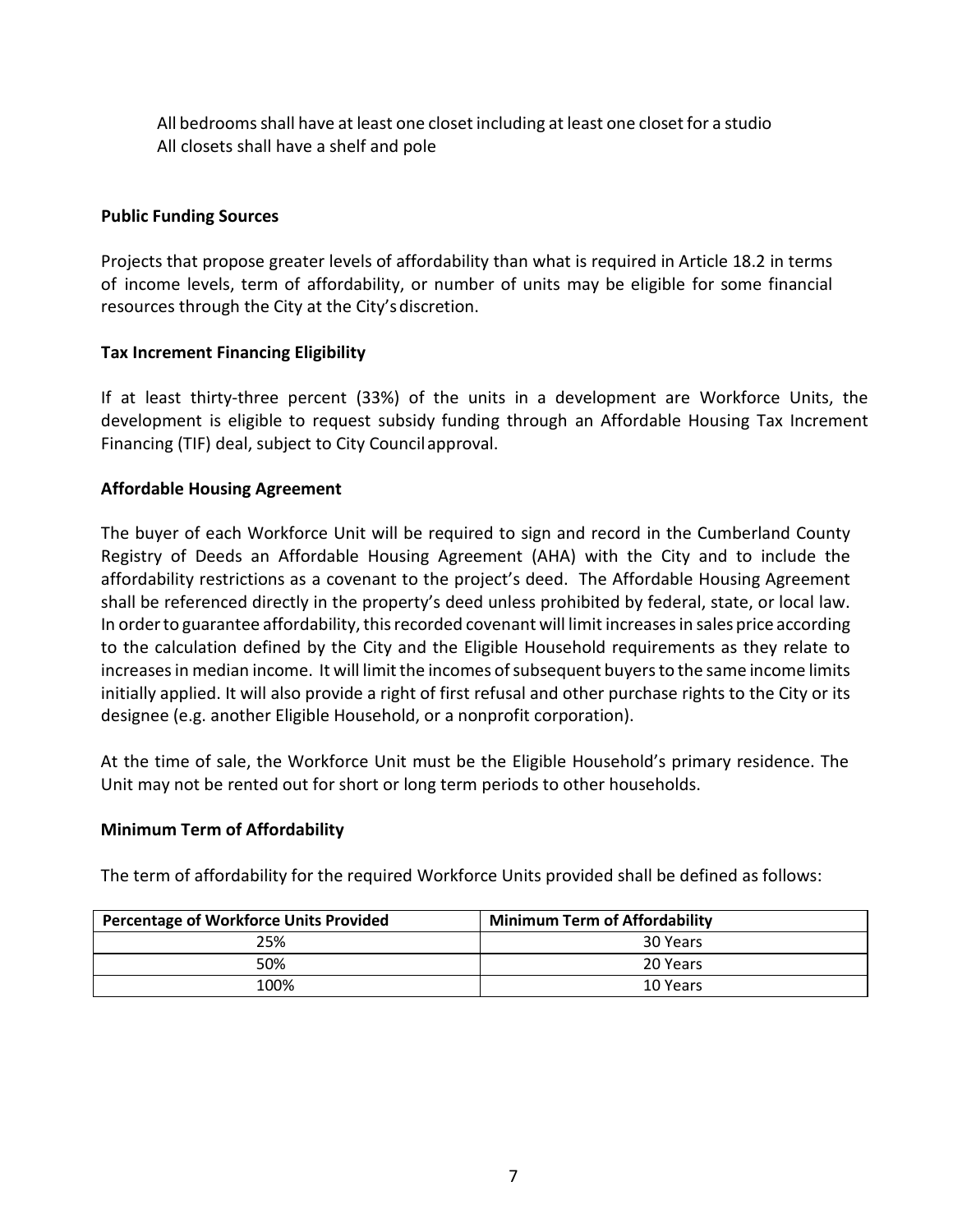## **Reduction of Fees & Priority Review**

Notwithstanding any other provision of Chapter 14 or Chapter 6 of the City's Zoning Ordinance to the contrary, development fees shall be reduced by the City for an eligible project in the manner described in the chart below:

| Percentage of new units that are low-income or<br><b>Workforce Units</b> | Percentage discount of development fees |
|--------------------------------------------------------------------------|-----------------------------------------|
| 25% or more                                                              | 25% reduction                           |

## **Household Preference**

Preference for Workforce Units shall be given, to the extent permitted under law to Eligible Households, in the following order:

- 1) First time homebuyer
- 2) Current residents of the City who have lived in Portland as their primary residence for the past two years
- 3) Previous residents of the City who were displaced within the last 12 months prior to the Workforce Unit becoming available
- 4) Persons employed full time by theCity
- 5) All others

The applicant for a Workforce Unit will be responsible for documenting their preference status under any of the above noted categories. Documentation may include voter registration, utility bills, confirmed leases, bank statements, tax returns, insurance statements, and other reasonable documents as requested by the City or Owner to demonstrate preference status. Households wishing to be considered as a preferred applicant must also have a pre-approval letter from a lending institution demonstrating their ability to qualify for any necessary loan.

Household preference does not preclude Owners from selling to non-preference applicants assuming applicants meet the necessary eligibility requirements and there are more Workforce Units available than preference applicants. Other preference categories may be added to specific projects or to the City's standards at a later date asappropriate.

# **Marketing / Selection Process**

Unless otherwise agreed to with the City, the following system will be followed. At least 30 days prior to initial marketing, the Owner shall provide written notice to the City of the expected start of marketing process and occupancy dates of the designated Workforce Units. The Owner will place an advertisement, approved by the City, in one or more newspapers designated by the City. Interested parties will be given sufficient time to request and return a preliminary application. The Owner will inform the City of any interest from Eligible Households that it receives. From the beginning of the marketing process the City will have the opportunity to list the property on its website for a minimum of 30 days to solicit interest from potential Eligible Households. The City will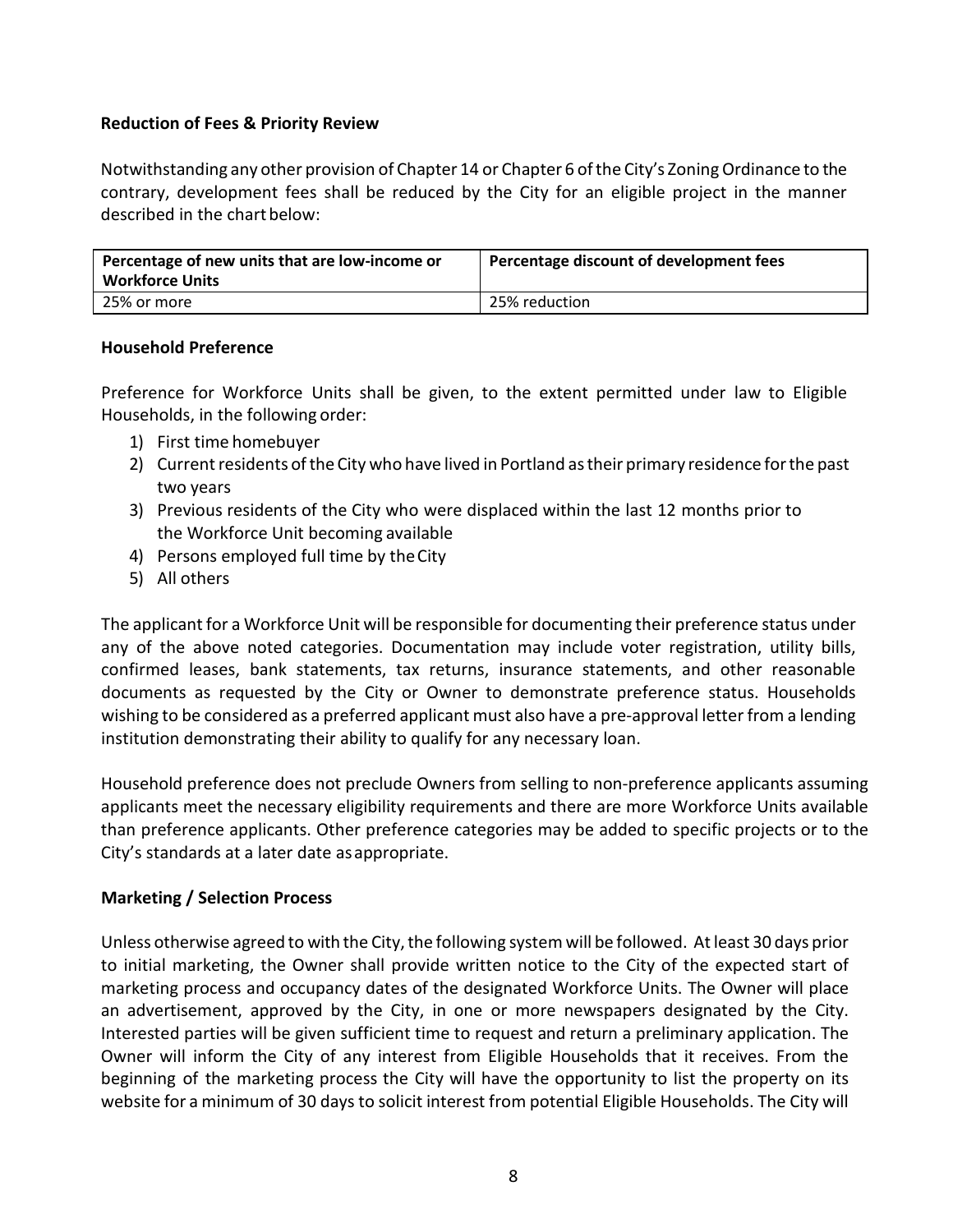forward any inquiries to the Owner or their designated representative. The Owner should also reach out to local groups and non-profits who may have connections to interested EligibleHouseholds.

The Owner shall acknowledge in writing the household income limits and max sale price restrictions on the unit to any potential buyers interested in the property prior to finalizing a Purchase and Sale Agreement. At a minimum, this shall include providing prospective buyers with the associated household income limitsof 120%AMI in any listing and providing written documentation at anyopen house or showing stating that this unit carries with it income, maximum sale price and other restrictions.

In each instance that an Owner intends to effect a sale, transfer or disposition of the Property to a third party, prior to listing the property for sale or entering into a purchase and sale agreement, or otherwise taking any stepsto consummate the sale of the property, an ownershall first give the City written notice of such intent (the "Notice of Intent") addressed to the City's Housing and Community Development Office. The City shall make the final determination whether or not a potential buyer is qualified, selection preference guidelines have been followed, and the maximum allowable sales price as determined in accordance with the calculation parameters determined by the City.

The Owner shall collect all necessary supporting documents for the City's final approval. The City will, at a minimum, monitor the process and review buyer qualifications, but may work collaboratively with Developers and Owners on marketing, selection, qualification, and orientation. All determinations regarding eligibility and sale price are subject to review and final approval by the City.

# **First Time Homebuyers**

Eligible Households will be considered first time homebuyers if the following criteria are met:

- 1. None ofthe parties within the household have had an ownership interestin their home within the last three years;
- 2. A single parent who has owned a residence whilemarried but no longerholds a financial interest in the home; or

Eligibility for First Time Homebuyer status will be limited to a one time only occurrence per household.

First time homebuyer must provide documentation showing that all relevant applicants within a household have completed a homebuyer education course priorto a Purchase and Sale agreement being signed and before the City may approve the household as being eligible to purchase the Workforce Unit. Exemptions may be made for households who can sufficiently demonstrate expertise in real estate. An example of sufficient expertise would be if a member of the Eligible Household currently works in a residential real estate related field such as a Real Estate Broker. Any exemption made must be approved by theCity.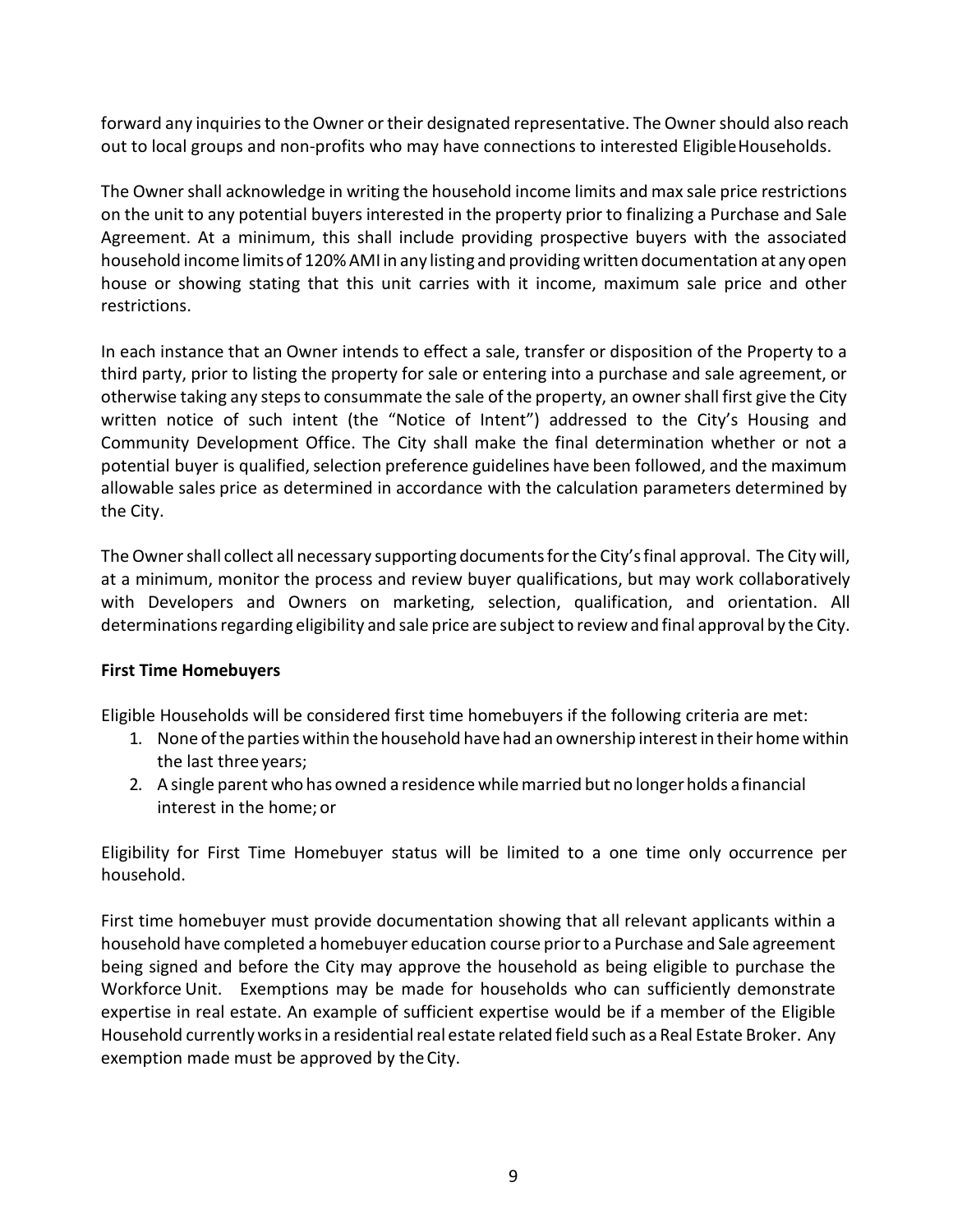# **Enforcement**

The Owner will be required to record the AHA and conditions contained therein and shall file a copy of the recorded Agreement which copy shows the usual recording date, with the Cumberland County Registry of Deeds. In the case of off-site Workforce Units, the Owner shall record the AHA in the chain of title for both properties. No occupancy permit shall be issued until complete certified copies of the AHA with any attachment thereto with the recording date(s) noted thereon, are filed with the County and suitable evidence provided to the City.

Without limitation on any other rights of the City, in the event there is a violation of any conditions contained within the AHA, the City may take any one or combination of the following steps to ensure compliance and these enforcement provisions shall be expressly authorized by and contained within the AHA:

- Revocation or the Project's approval, Building Permit, or Certificate of Occupancy;
- **Modification of the AHA;**
- **Injunctive relief to enforce the terms of the AHA;**
- Any and all legal expenses incurred by the City or aggrieved tenant(s); and
- A cash payment, as provided for in Division 30 related to fee-in lieu payments, pro-rated to the number of required affordable units, made to the City if the Owner is unable to provide Workforce Units for occupancy as described in the AHA.
- **Payment of money damages to the City in an amount at least equal to and as much as double** the difference in value of the maximum allowable sale price and the actual sale price.

The Owner may request a certificate from the City stating that the Owner is in compliance with the terms and conditions of the AHA, or stating non-compliance and the actions necessary to come into compliance. The City will execute and deliver such certificate within thirty (30) business days or receipt of a written request for such acertificate.

# **Cash Payment In Lieu of Affordable Units**

All projects including ten (10) or more residential units created through new construction, substantial rehabilitation of existing structures, adaptive reuse or conversion of a non-residential use to residential use, or any combination of these elements must comply with Article 18.2 of the Code. The projects will be required to provide 25% of the total number of units as Workforce housing as defined in Article 18.2 of the Code. Developers of such units are encouraged to provide Workforce Units on-site. However, in accordance with subsection 18.2.3 C 6, developers may choose to make a cash contribution to Portland's Housing Trust Fund.

The payment is the same for rental and homeownership projects. The fee for Workforce Units not provided shall be \$150,000 per unit, adjusted annually in the same manner as the fee under Article 18.1 for Housing Preservation and Replacement. For projects that are building more than one building in phases, the fee- in lieu payment shall be paid proportionally to the project's phasing. The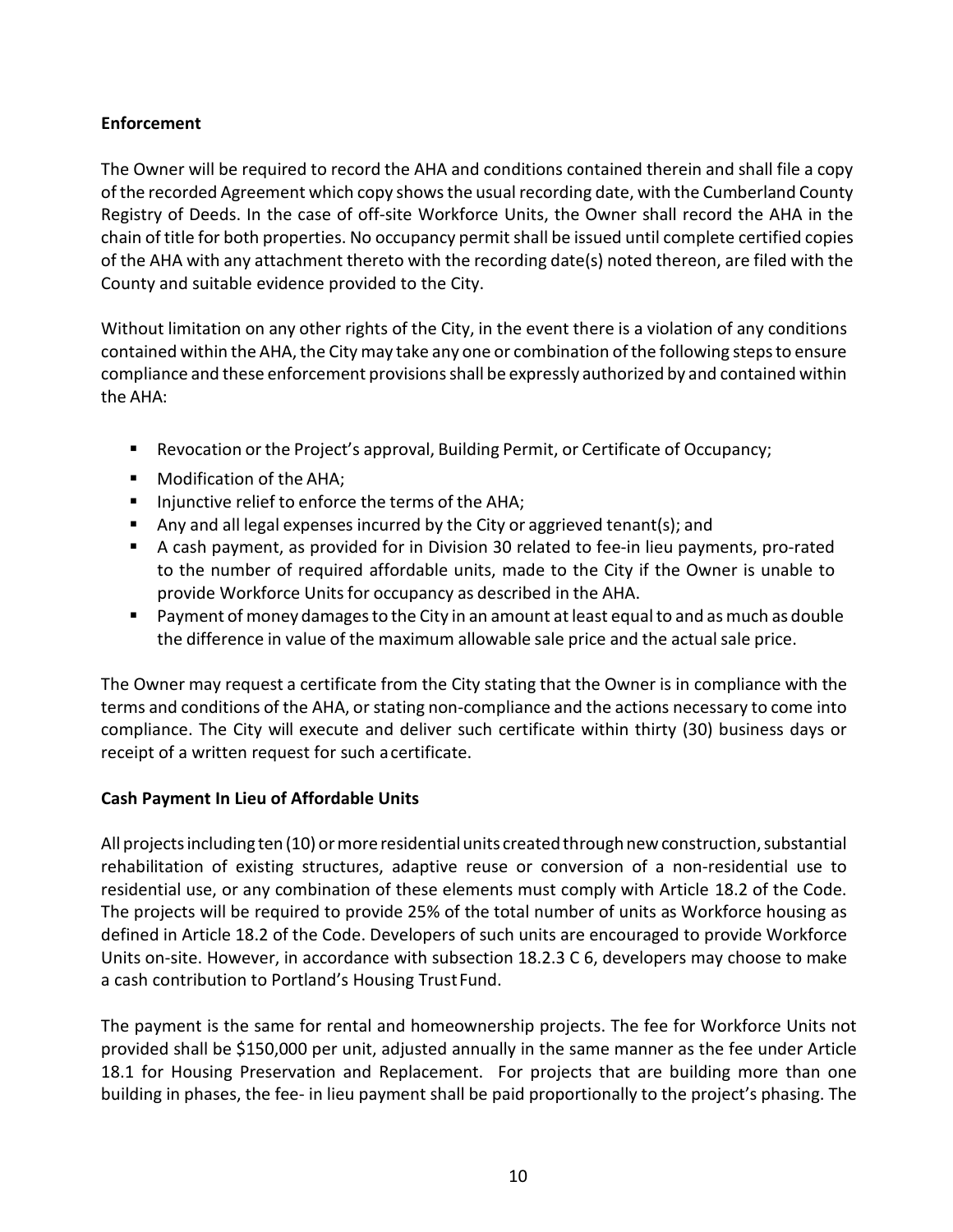fee is calculated up to one tenth of a fractional unit. For example, if a project is proposing 25 units and wants to pay the fee for all units it would be required to pay 6.25 times the current rate as established by the City.

All money shall be due prior to the issuance of a Certificate of Occupancy or another payment method approved by the City.

# **Off-Site Units**

A Developer may choose to satisfy the Workforce Unit requirements by providing these units off-site through the construction of new units, the restriction of existing market rate units, or the conversion of non-residential uses. In addition to the foregoing, all off-site units shall be consistent with the following provisions:

- 1. Be located within the same Census BlockGroup asthe parcelfromwhich the Projecttriggering the creation of Workforce Units is located or within 1,500 feet of the Project;
- 2. Be comparable or larger in size and bedroom count to the average units being created within the associated Project.
- 3. Be similar in quality to the units being created within the project and if needed, as determined by the City, shall be rehabbed to be similar in quality to a newly constructed unit.

The Developer shall determine the intent for full or partial off-site placement of Workforce Units prior to a project's approval by the City. The City shall not accept off-site units that are run- down or show signs of substantial wear and deterioration. This includes heating systems, appliances, plumbing, roofing, siding, flooring, common areas, windows, landscaping/hardscape, electrical wiring and fixtures, kitchen/bath countertops, fixtures, and cabinets, bath/shower, or other typical elements of a unit or building that are nearing the end of their expected life cycle and may soon need replacement or maintenance. If other amenities such as air conditioning, dishwasher or washer and dryer are provided for the new market rate units than comparable amenities shall be provided for the off-site Workforce Units.

Off-site units shall be delivered safe in accordance with all federal, state and local environmental regulations pertaining to lead paint, asbestos, mold, radon, and any other hazardous conditions common to residential structures. All reasonable tests, including but not limited to lead paint tests and radon tests shall be completed prior to the sale or lease of a unit.

The total required number of Workforce Units off-site will be based on the total number of units created within a project. Similar to the calculation for providing on-site Workforce Units the requirement will round down to the nearest whole number. If the inclusionary obligation results in a fractional unit, then the fractional unit obligation would be provided in the form of a proportional fee-in-lieu. For example, a project creating 30 units of on-site market rate housing would be required to provide seven (7) off-site Workforce Units and a fractional obligation of 50% as a feein- lieu.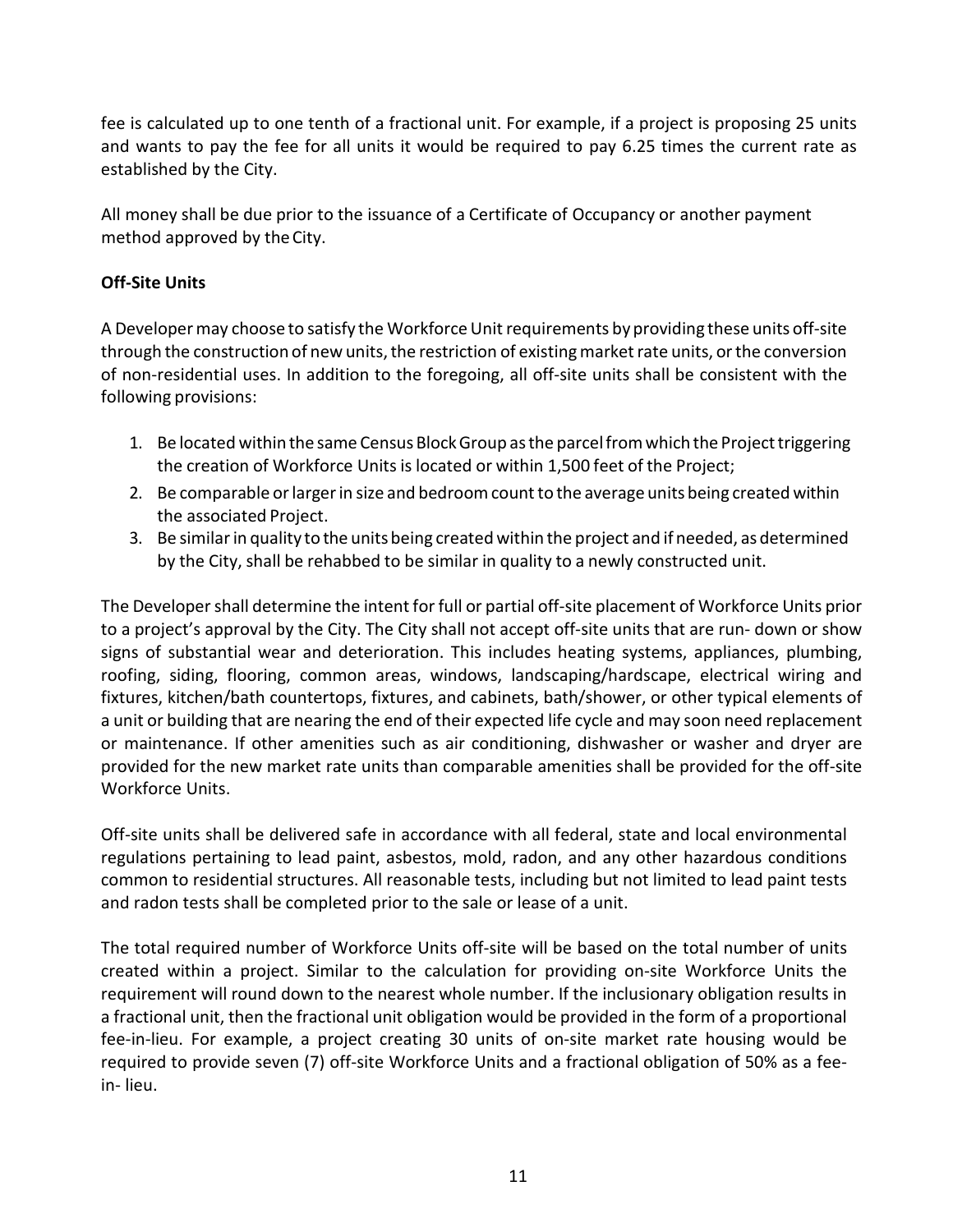Developers of condominium projects providing off-site Workforce Units may choose to provide the off-site Workforce Units for rent at 100% AMI with City approval. The City will only grant approval if there is a management plan in place that provides for stable and capable long term management of the Workforce Units by the developer or agreed upon third party. These units will have the same restrictions typical of Workforce Rental Units.

# **Financing**

Workforce Units shall not have a mortgage on a unit that contains the following:

- 1. A pre-pay penalty or a balloonpayment
- 2. A reverse mortgage
- 3. An adjustable rate mortgage (ARM)
- 4. A co-signer
- 5. An interest only loan
- 6. The loan to value ratio exceeds 95% of the maximum allowable purchase price

# **Appeals**

A Developer or Owner may appeal to the City Manager if they believe that City misinterpreted Article 18.2 or any subsequent agreements restricting the Workforce Units. All such appeals shall be made in writing and include a description of the City action which is being appealed and the grounds for the appeal.

# **Non-Eligibility/Disqualification**

No employee, agent, stockholder, officer, director, servant, or family member of the Owner or its Management Company, or its employees, agents, or servants thereof, related either by blood, marriage, or operation of law may qualify for a Workforce Unit or receive any benefit related in any way to the administration or compliance with the AHA conditions contained therein.

Employees of the Planning Authority will not be eligible for a Workforce Unit in the City.

# **Waiver**

The City reserves the right to waive or amend portions of these regulations on a case by case basis where an Owner is able to sufficiently demonstrate that the need for a waiver is due to the unique circumstances of the property (e.g. in order to make Workforce Units similar in design or size to market rate units) or due to unique physical constraints of the property. The applicant shall bear the burden of presenting substantial evidence to support the grant of a waiver from any portion of these regulations.

Waivers shall not be granted that will have the effect of removing or reducing the minimum of 25% of the total units proposed as Workforce Units available, altering the income limits on eligible